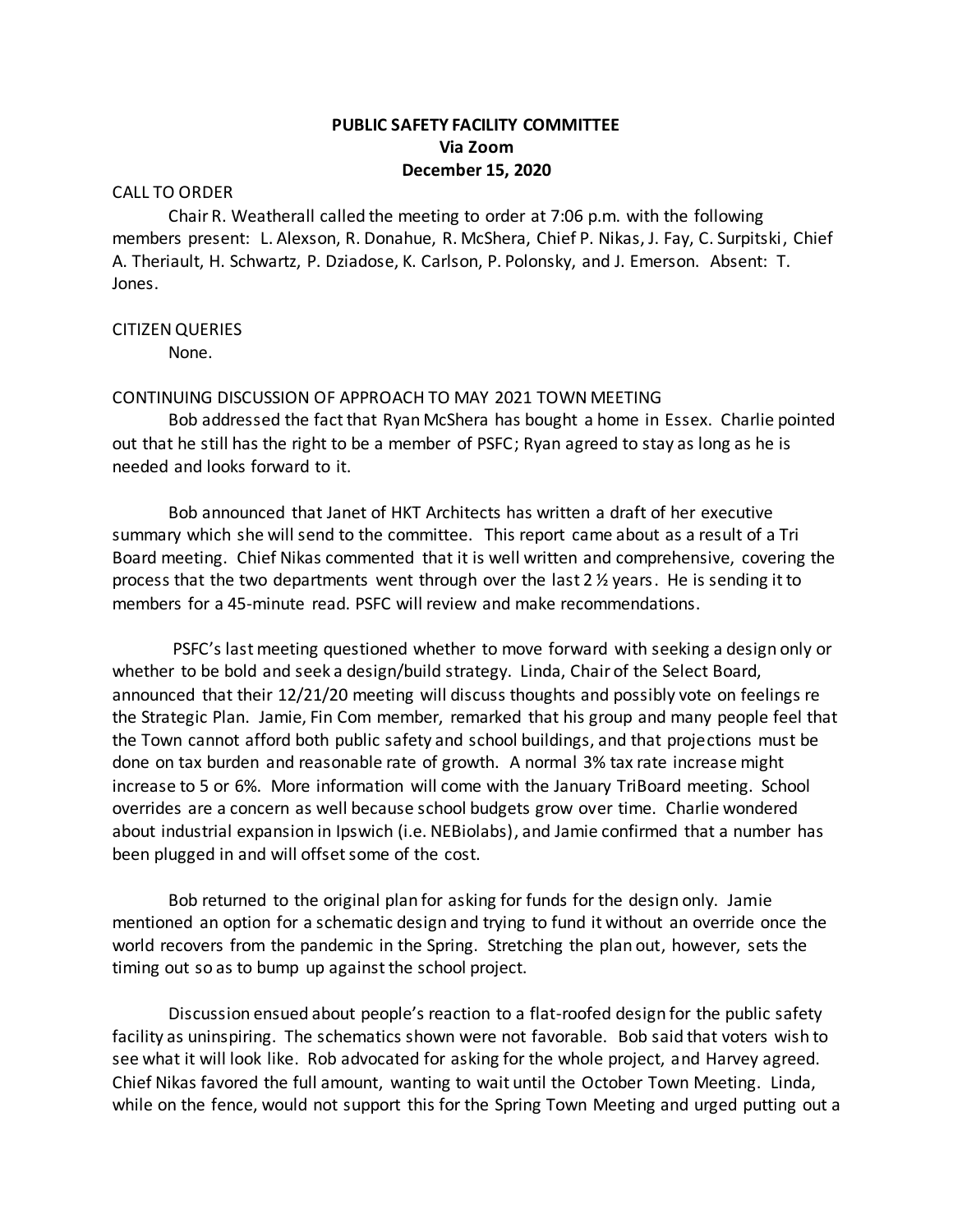lot more information about the project and engaging the public. Jean felt that information needs to be broadcast to the public on a steady basis for the complete project, and Linda felt that ICAM should be at every one of the PSFC meetings. Paul Polonsky agreed with the group to go for the full cost and new designs. Chief Theriault viewed it as an "all or nothing" approach and Spring Town Meeting would probably too soon. Peter felt that people are looking for a hard number and a vision of how the facility will look—one package, one shot for the fall—a facility which must fit within the community. Residents are picturing Rowley, Salisbury, Hamilton, and Essex facilities and are against a flat-roofed, industrial-type building.

Chief Nikas suggested that Janet might give us a simple gabled design, and Harvey suggested having the people vote on a design! Ryan thought that, having seen both sides, he sees value in getting a much closer target range for cost because the voters expect us to know what it looks like and how much it is costing. Seek out public participation, he said, and get people involved for the next six months. Nikas added that we need the gabled schematic so that we can ask the residents which way they wish to go. Rob asked "How much less money are we talking about with a flat roof? What is the vision we have for the Town? Do we base it on a gable roof at more than \$25 million? We need a Political Action Committee." He commented that the Strategic Plan has people scared.

Keith, as union representative, expressed the firefighters' feelings "that the Town has always kicked the can down the road and it is being done again. All they see is talk. Select Board members say we really need a new facility. If you want to put money into an old building, keep doing it." He felt that the Select Board and Fin Com must agree. Bob spoke on the poor job the media did in presenting the Public Safety building concept. The TriBoard, to some extent, would create a hierarchy for action, and we need these two Boards to cite agreement to convince the townspeople that the new Public Safety facility needs to move ahead.

In discussion of a new vote by PSFC, Harvey commented that the Town owns the land, PSFC has taken a vote that we will be presenting at Town Meeting, and his opinion would be to vote tonight to ask for the full amount at Town Meeting while still determining whether it will be the Spring or Fall Town Meeting.

Rob asked Jamie if it would be more powerful for him to go back to Fin Com saying that PSFC has made a decision, and Jamie agreed to carry the message to Fin Com and TriBoard. Linda suggested that, a Warrant Article would read as a "not to exceed number". She would be in favor of the Fall because there must be an extraordinary amount of community outreach input. Jamie agreed. Charlie challenged that we show leadership and ultimately it will be up to the Select Board. In addition to public outreach, research and a dollar number that is buildable will be really important. He continued by saying that so many projects are pushed off because "they are not ready yet," and do not have hard numbers. We have to get to a point where that number is as hard as we can get it. A vote tonight would send a pretty strong message.